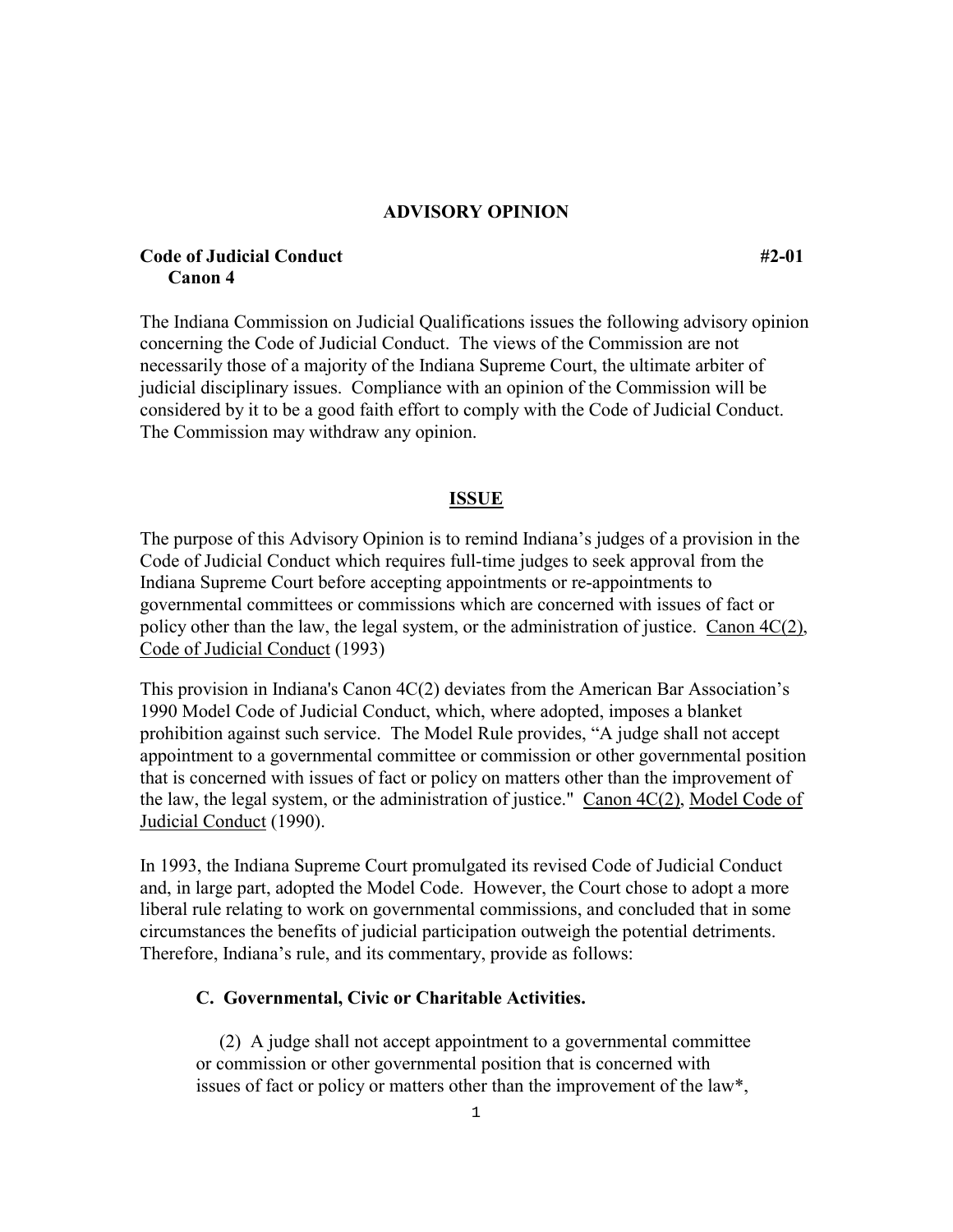the legal system or the administration of justice except with prior approval of the Indiana Supreme Court. A judge may, however, represent a country, state or locality on ceremonial occasions or in connection with historical, educational or cultural activities.

#### **Commentary**

 Section 4C(2) prohibits a judge from accepting any governmental position except one relating to the law, legal system or administration of justice as authorized by Section 4C(3) except with prior approval of the court. The appropriateness of accepting extra-judicial assignments must be assessed in light of the demands on judicial resources created by crowded dockets and the need to protect the courts from involvement in extra-judicial matters that may prove to be controversial. Judges should not accept governmental appointments that are likely to interfere with the effectiveness and independence of the judiciary.

As the commentary indicates, the purpose of this regulation is to prevent extra-judicial participation in governmental fact-finding or policy-setting groups where the participation would interfere with the proper administration of justice, such as by burdening judicial caseloads or embroiling judges in matters of controversy.

In the Commission's view, a "governmental" commission or committee is one to which some or all of the appointees are selected by non-judicial elected officials or their designees. A governmental committee concerned with the improvement of the law, the legal system, or the administration of justice, in which participation need not be approved by the Court, is one whose concern with the legal system is direct and exclusive, such as a community corrections board or a committee assigned to consider changes in existing law. Even then, as with all extra-judicial activities, judges must always consider whether their participation might cast doubt on the judge's impartiality, demean the judicial office, or interfere with the proper performance of judicial duties. Canon 4A(1), (2), (3). A governmental commission with a tangential or partial nexus to the legal system, such as a board concerned with protection and advocacy for particular groups of citizens, or a commission established to study the social status of minorities, for example, likely does not have a sufficiently direct and exclusive concern with the legal system, and participation in those groups requires authorization by the Supreme Court.

# **CONCLUSION**

A judge seeking the Court's approval of an appointment or reappointment to a governmental committee or commission not directly and exclusively related to the law, the legal system, or the administration of justice should request the leave in writing, setting out fully the purpose and function of the commission, the judge's proposed role on